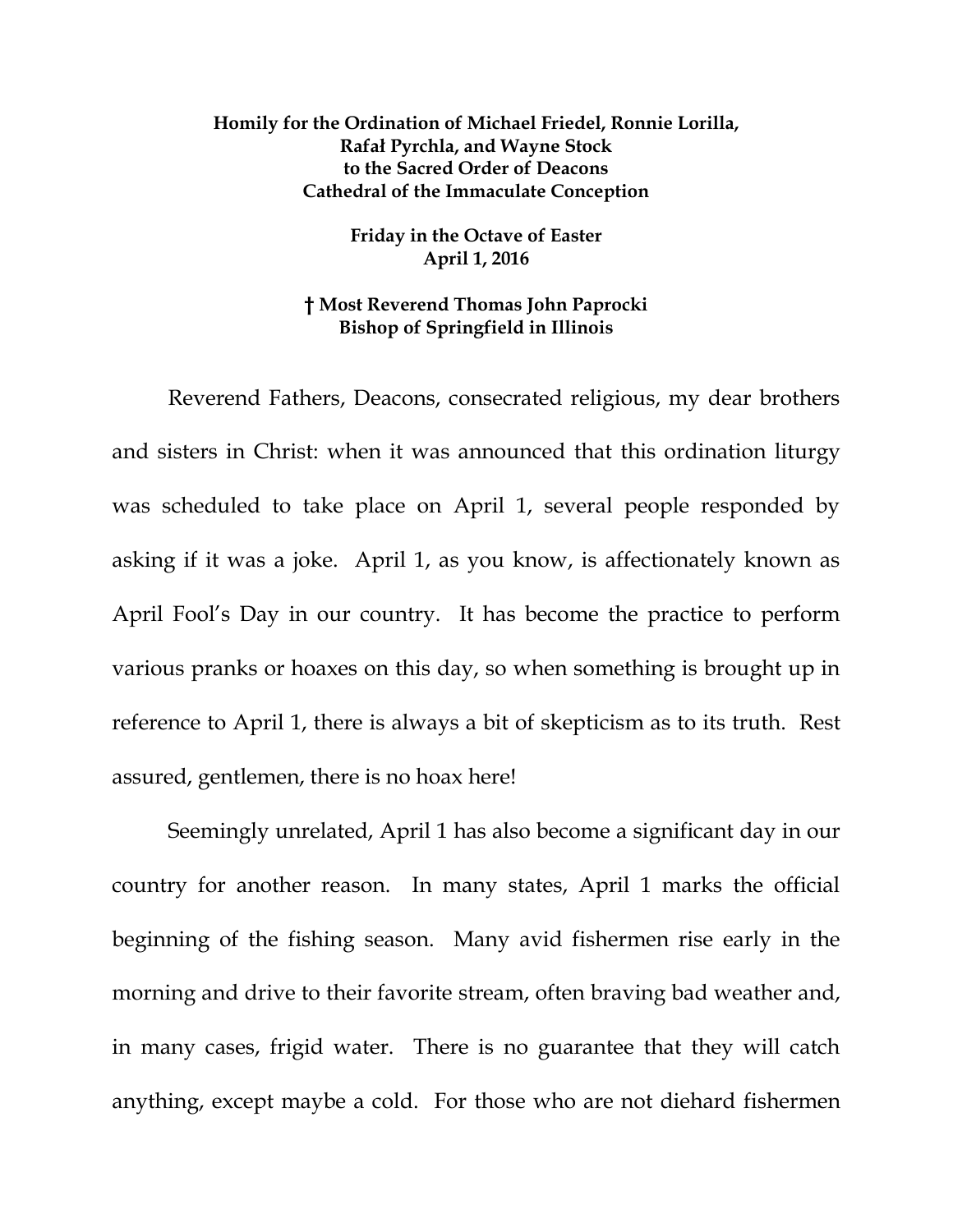and who witness this annual tradition, the name for this day seems truly fitting, for those who are going out to face the elements for hours, knowing full well that they might be unsuccessful, appear to be fools for doing what they are doing.

As a result of this, fishermen sometimes get a bad name for their dedication to what seems to be a waste of time. Of course, this is true for any hobby or pastime when seen by those who are looking in from the outside. But it is worth our focusing on fishermen, because it was from among that group that Jesus chose some of His first apostles.

On the surface, it may seem like Jesus' choice of these men to be His first disciples was a foolish one. Common sense might suggest that He could have chosen men who were more qualified for the task. Yet, He still chose fishermen, and we know that Jesus does not make mistakes, so He had a good reason for selecting them. Since you, my dear sons, are preparing to enter into the ordained ministry in the Church, it is helpful for us to consider this point of the connection between fishing for fish and fishing for men.

Jesus knew what He was looking for in the men who would continue His work in the world. He knew that many of the qualities that made these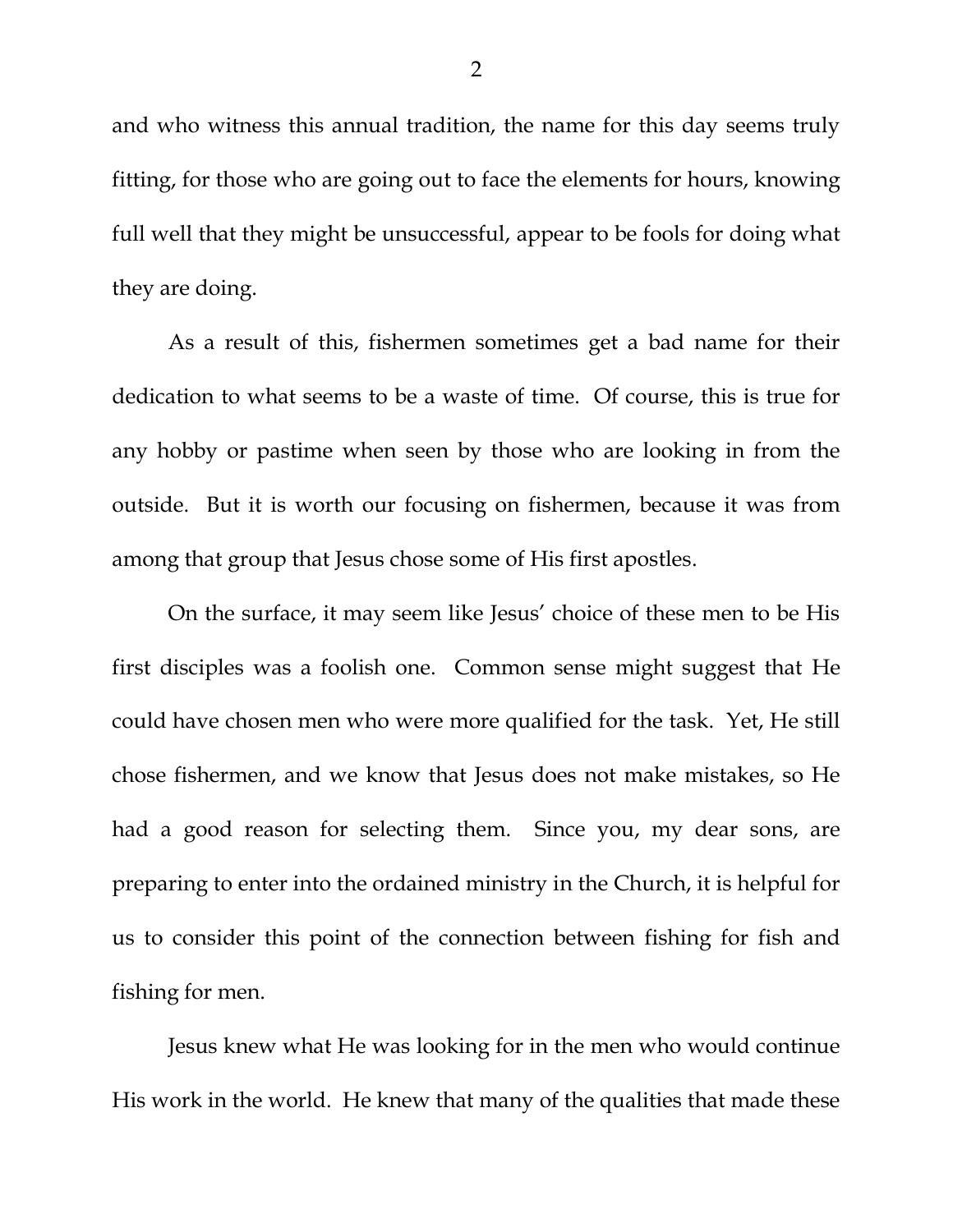men good fishermen would also help them to be good fishers of men. Of course, it is the gift of the Holy Spirit sent upon them on the day of Pentecost that would give them the grace to do this work, but grace builds on and perfects our human nature; it does not destroy it. Therefore, the human qualities that they had as fishermen were well-suited for God's grace to perfect for this important work. So what are some of those qualities that we can learn from these fishermen that will prepare you, dear sons, to be effective ministers for the good of souls in the Church and in the world?

First of all, fishermen have a passion for what they do. That passion is reflected in their willingness to get up early and brave less than ideal conditions for long periods of time. They do it because they love it. That same passion needs to exist in your pastoral ministry. You need to continue to develop a love for what you do. In particular, it will be necessary to continually foster a deep love for souls, desiring their spiritual well-being, and giving yourselves to that work.

We have many examples of saints who were ministers of Christ who had a remarkable love for souls, even to the point of wearing themselves out in service to them. Our readings from the Acts of the Apostles during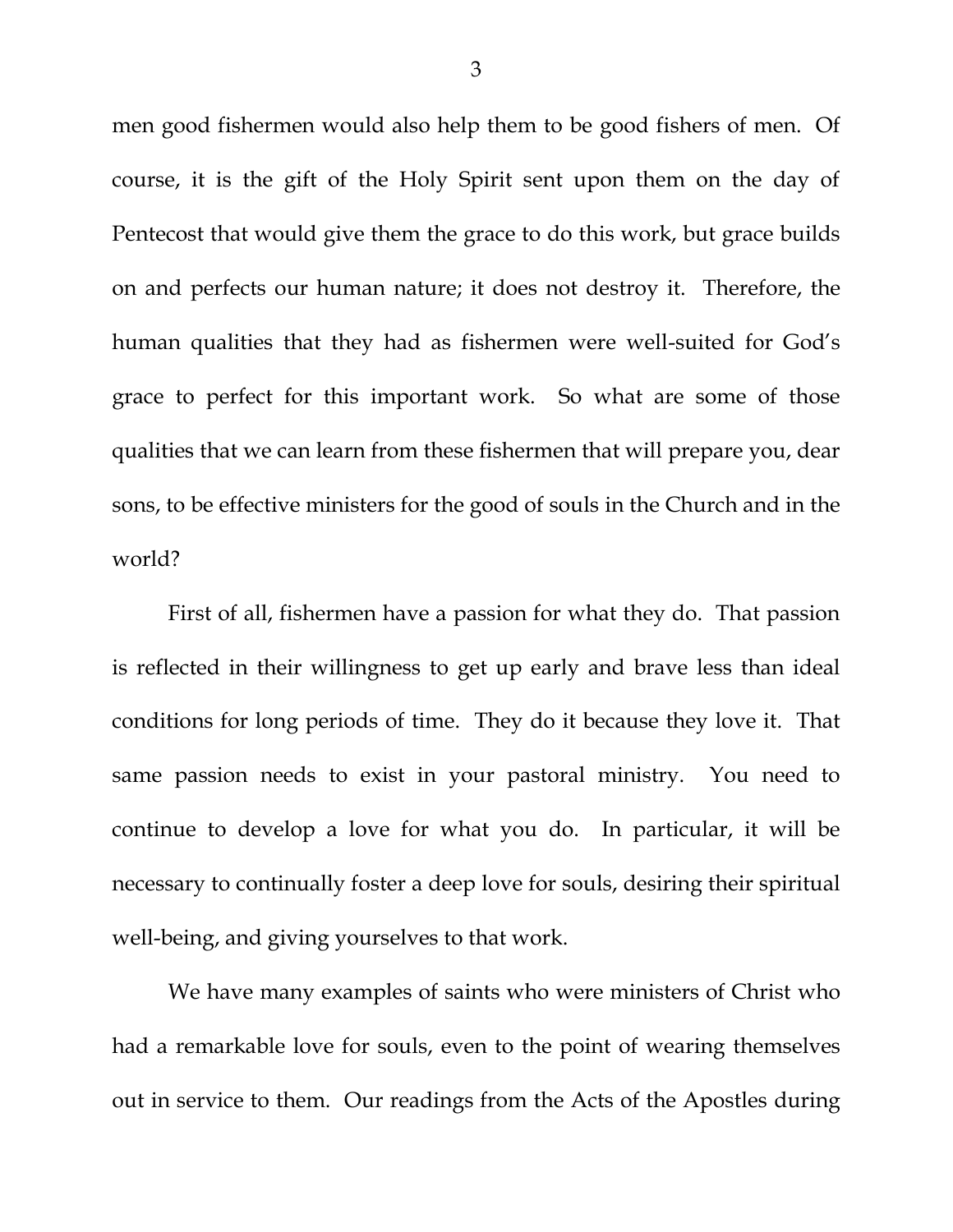this Easter season show the zeal for souls that the Apostles had. There are countless others we can look to in the life of the Church. Take, for example, St. Francis Xavier, who exhausted himself in the work of evangelization, baptizing more than 40,000 people. We also have the example of St. John Vianney who spent many hours each day in the confessional. We could name several more, including so many dedicated priests and deacons sitting here in the sanctuary with you. The grace of ordination is not magic in that it will automatically instill within you this passion for souls. It is something that needs continual cultivation and work, and the grace of the sacrament will assist you in this regard.

Another characteristic exhibited by fishermen is that they are creative and flexible. One look into the tackle box of a fisherman will reveal a wide variety of items. They know that certain conditions require certain techniques. They know that certain fish are more receptive to one approach than another. Fishermen adapt to the circumstances and use the means available to them. They do not stick to just one approach.

This will be essential in your work of pastoral ministry. Throughout your seminary formation, you have filled your tackle box with many tools, learning how to use them to meet the various needs that arise. You need to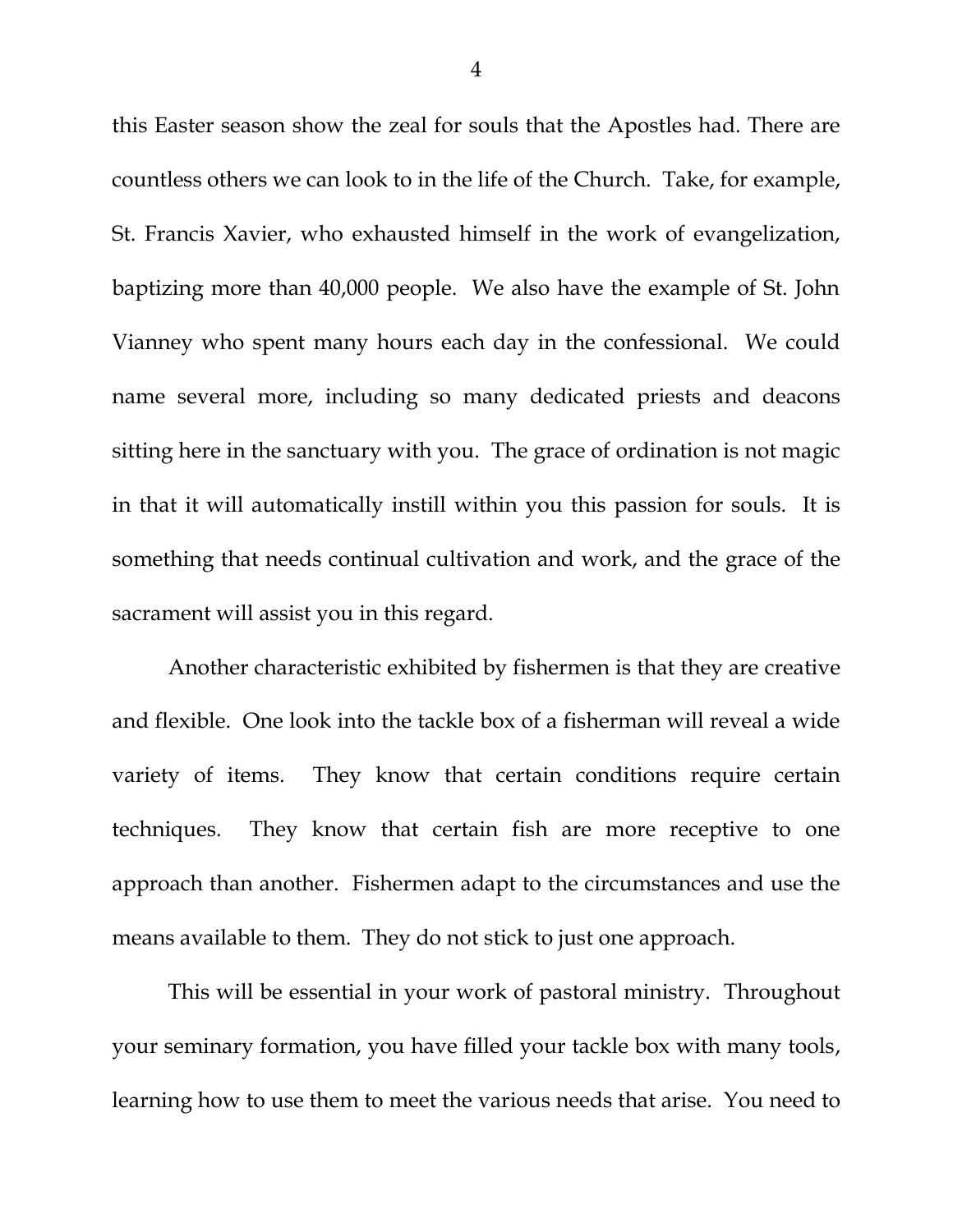know your people. You meet them where they are at in order to bring them closer to Christ. As St. Ignatius of Loyola, the founder of the Jesuits, taught: "enter through their door but be sure bring them out through your door." This will not be possible if we only apply one approach to our ministry, so we need to be flexible, using the means available to us. Their door is wherever you find people in their journey of life. Our door is the door of faith and it should be our goal to lead people through that door of faith so that they may enter into eternal life through the gate of heaven.

Knowing your people also means knowing the culture in which they live. We need to be familiar with what is going on around them, then apply the various tools of evangelization and pastoral practice to help the people see that the message of the Gospel is indeed relevant to the world in which they live and the problems that they encounter.

A third characteristic of fishermen, and possibly the one that was most prized by Jesus, is their remarkable sense of patience.<sup>1</sup> We see this patience in the Gospel for today. They had plenty of experience with disappointing results. Their lack of success was nothing new, so when Jesus asked them to cast the nets again, they did not protest in frustration, they patiently did as He asked. Jesus knew that there would be many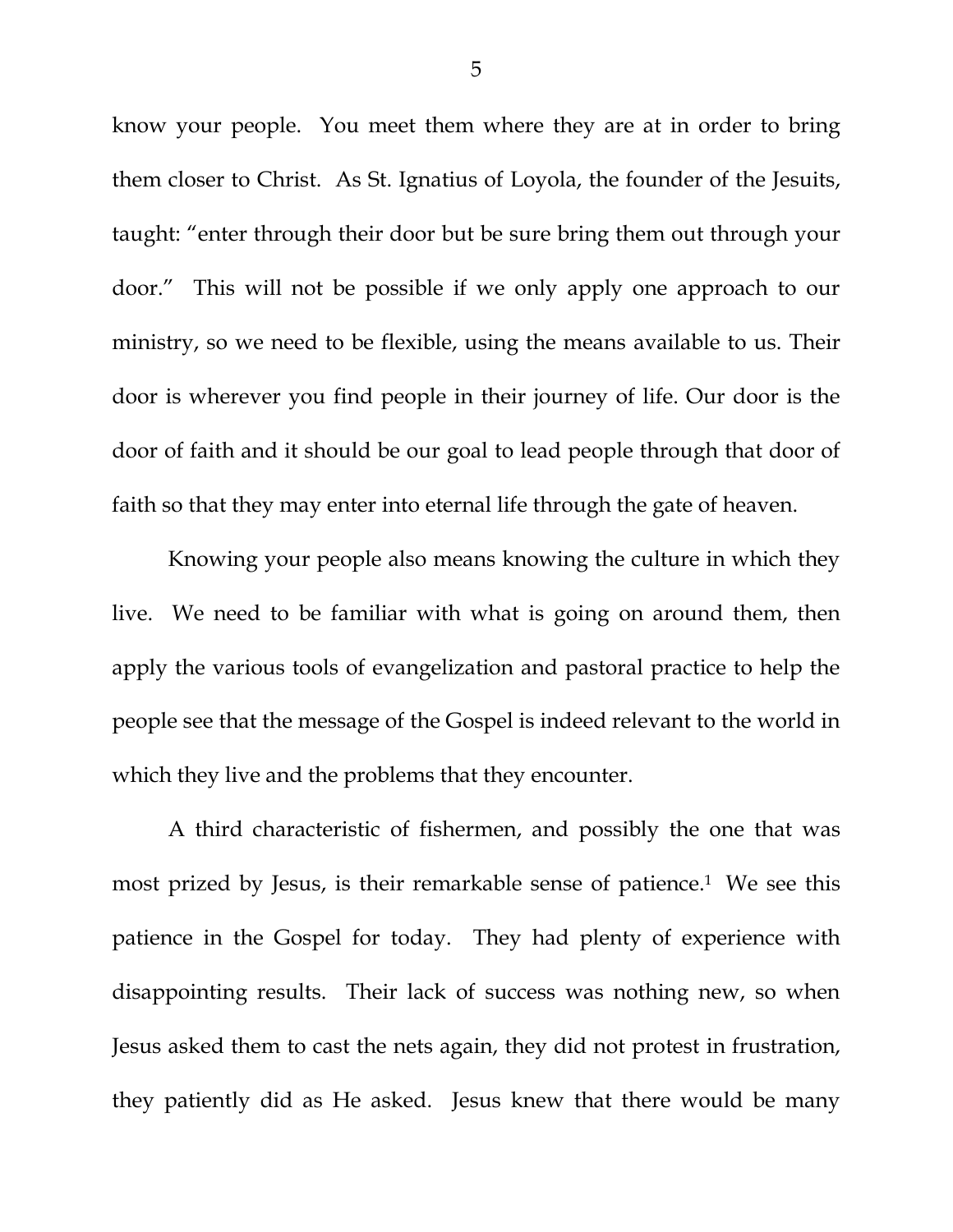disappointments in the work of fishing for men, so He chose these men, knowing that their patience would serve them well.

This is an important lesson that you will need to learn in pastoral ministry. There will be times when people will love what you say in a homily or compliment you for something that you have done in the parish. But there will also be times when it seems like nobody listens to what you have said. There will be times when nobody shows up for a talk that you have worked hard to prepare. There will also be times when people will criticize you or disagree with something you have said or done. It can be very discouraging, and your patience will be tried on more occasions than you would like.

In the end, the fruitfulness of your ministry does not depend on you. It depends on Christ and the grace that He provides to those to whom you minister. This does not exempt you from working hard and being proficient in your preaching, teaching, and pastoral work. Like the Apostles, as long as you persevere and stay close to Christ, remaining obedient to His will for you in every circumstance, His grace, flowing through you, His instruments, will not be ineffective. Even if you do not see immediate results, you will have the peace of mind knowing that what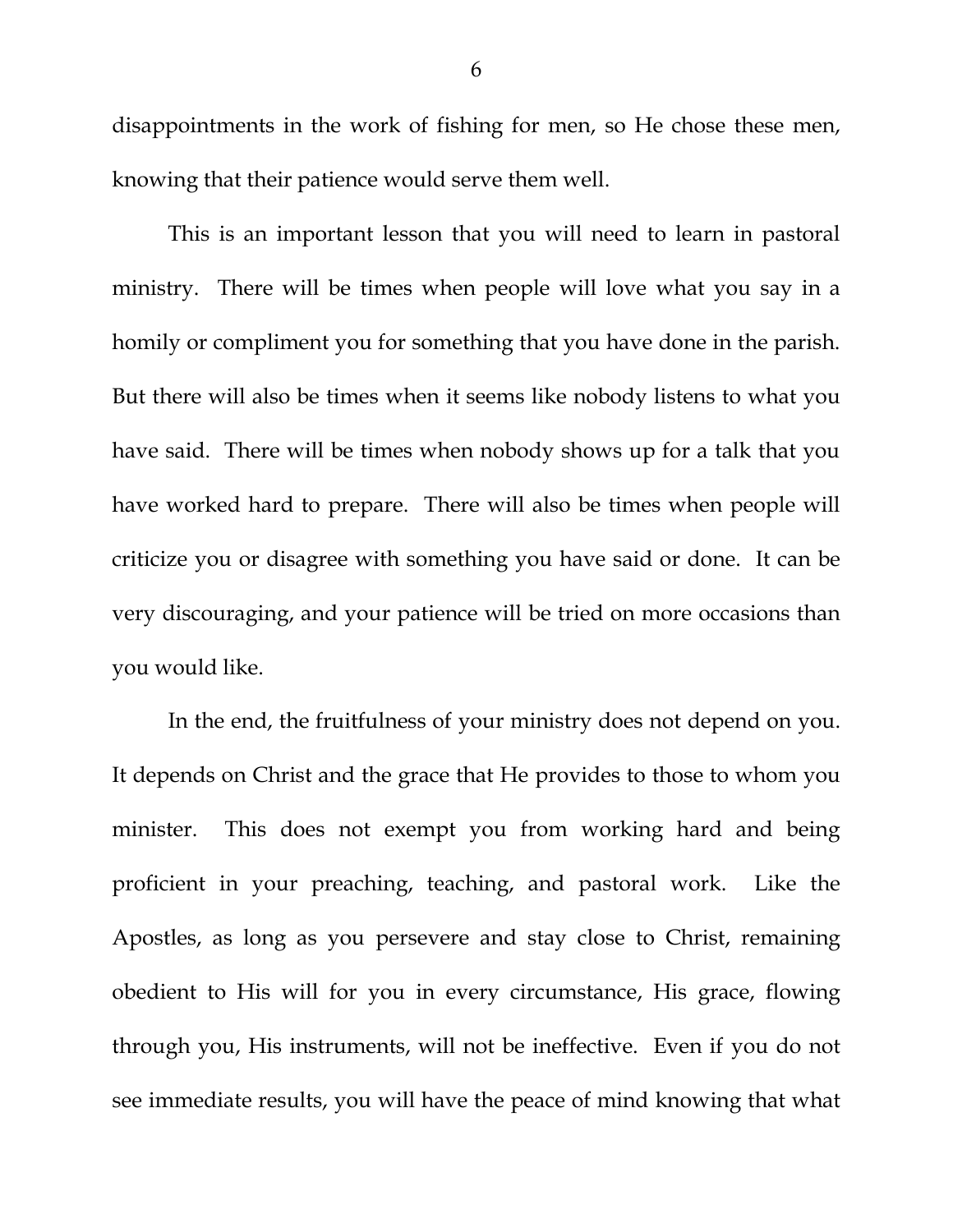you have done has not been a waste of your time. I can guarantee that there will be ups and downs in your ministry, so pray for the grace of that remarkable patience, rooted in faith, trusting that the Lord will bless the efforts you undertake for His glory and the good of souls.

These are just three of the many qualities that will help you as you begin your life as ordained ministers, sharing in the work of being fishers of men. For the next year, as you prepare for ordination to the priesthood, you will be exercising your role as a deacon. I urge you not to overlook the importance of this time in your formation. Do not fall into the trap of viewing the diaconate ordination just as a final hurdle to clear on the path toward the ultimate goal of ordination to the priesthood. This day of your ordination to the transitional diaconate is no less important than your much-anticipated ordination to the priesthood a year from now, since diaconal service should always be an inseparable dimension of your future priestly ministry. We do not shed one Holy Order upon receiving another, but they remain integrally connected and interwoven elements of the whole character of our divinely-given Sacred Orders.

While it is true, God willing, that you will be back here next year to be ordained priests, this is where the Lord has called you to be in your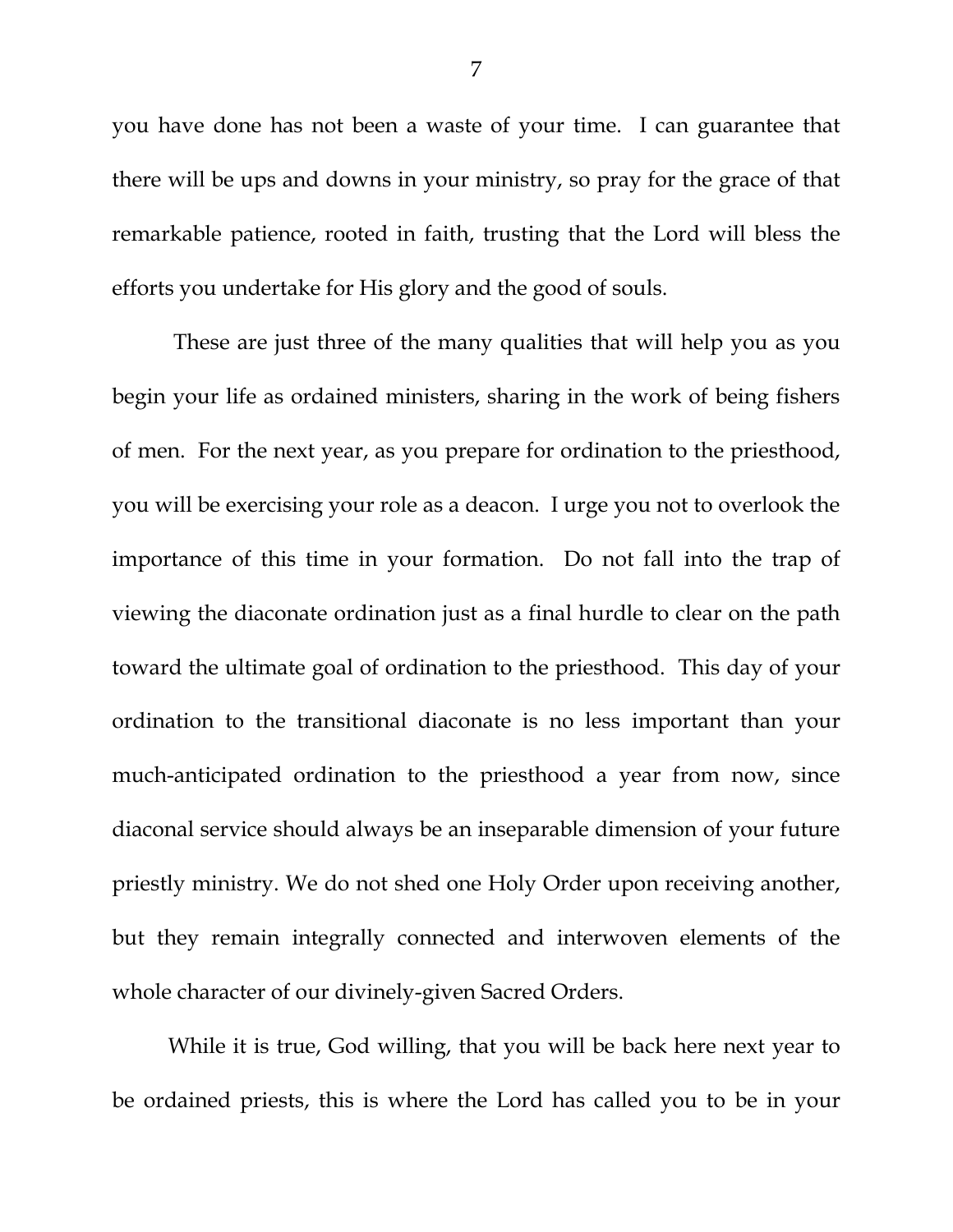vocation right now. The graces that you are about to receive will change your life, and the more you allow yourself to exercise your ministry faithfully as a deacon now, the better prepared you will be to enter into your future ministry as a priest.

The qualities that I just mentioned can and should be developed during this coming year, particularly in those functions that are a part of the ministry of the diaconate, namely: administering baptism solemnly, being a custodian and dispenser of the Eucharist, assisting at and blessing marriages in the name of the Church, bringing Viaticum to the dying, reading the Sacred Scripture to the faithful, instructing and exhorting the people, presiding over the worship and prayer of the faithful, administering sacramentals, and officiating at funeral and burial services<sup>2</sup>.

It is my prayer for the four of you that you embrace this new way of life by living that the life that is expected of you by Christ and His Church as deacons. I ask all of us who have already received the Sacrament of Holy Orders to foster the qualities exhibited by Christ's first followers, so that we too can be more effective in our ministry of being fishers of men. And I ask all of you, the lay Christian faithful, to pray for these men, and indeed for all of the Church's ordained ministers, that we might be open to